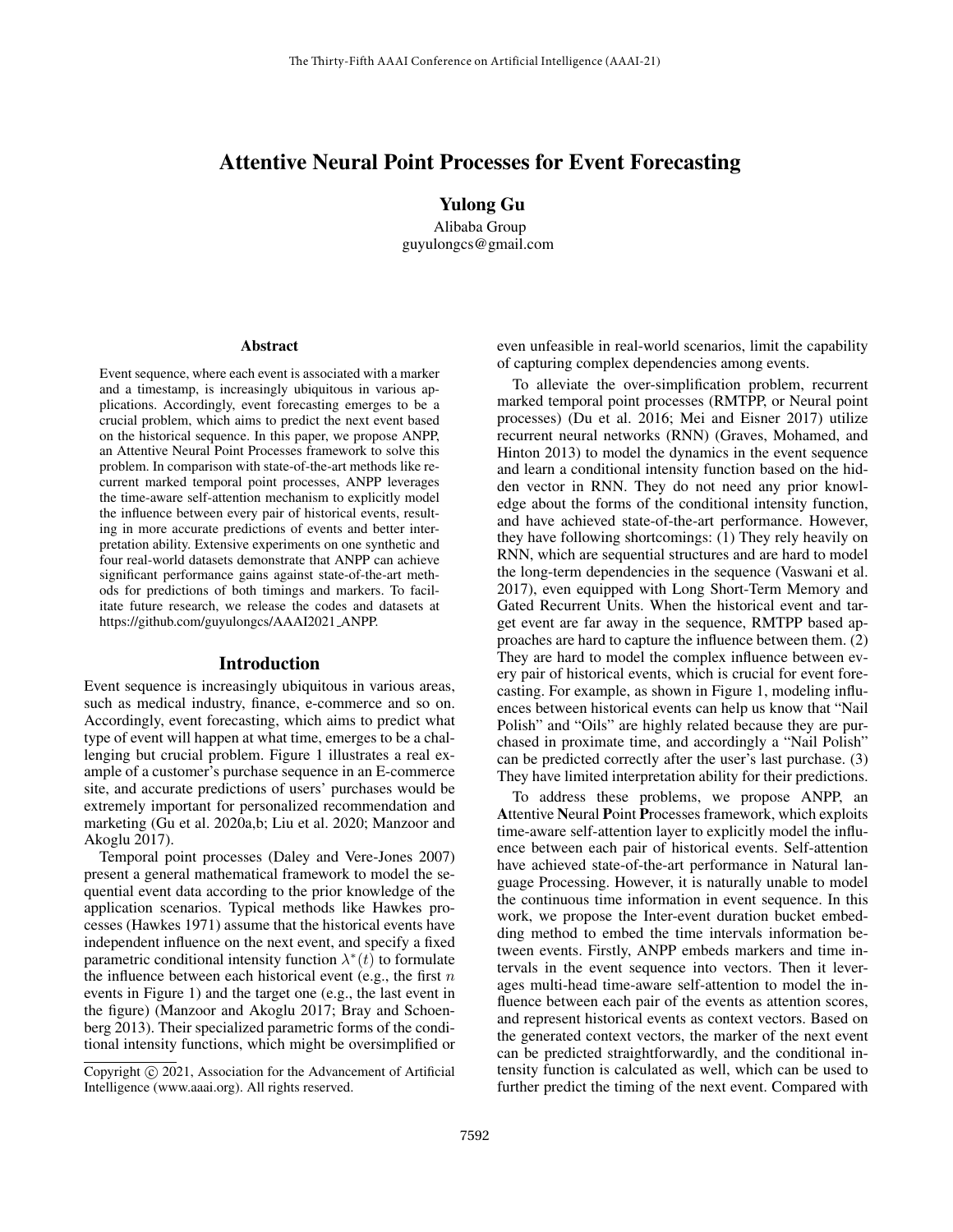

Figure 1: A real example of event sequence in Amazon

existing methods, ANPP has following advantages: (1) It can better model the long-term and complex dependencies between events, and achieves superior performance than existing methods. (2) It has better interpretation ability than RMTPP based approaches. The attention scores in ANPP can represent the degree of dependence between events, where a larger attention score between two events implies that they have stronger dependency.

We conduct extensive experiments on one synthetic and four real-world datasets across a variety of domains, which demonstrate the significant performance gains of ANPP against state-of-the-art methods: Averagely, ANPP reduces the Mean Absolute Error by 14.9% for time prediction, and achieves accuracy gains by 38.1% for marker prediction.

To sum up, the contributions of this work are as follows:

- We propose the idea of explicitly modeling the influence between every pair of historical events for event forecasting.
- We propose time-aware self-attention layers to learn the conditional intensity function, which equips conventional self-attention techniques with our proposed Inter-event duration bucket embedding method to model the timing information for accurate event predictions.
- We conduct extensive experiments on both synthetic and real-world datasets and demonstrate that ANPP has more accurate prediction power and better interpretation ability than state-of-the-art methods.

### Related Work

#### Temporal Point Processes

Temporal point processes present a general mathematical framework for modeling sequential events (Daley and Vere-Jones 2007). They have been successfully applied in various applications, such as earthquake predictions (Bray and Schoenberg 2013), financial analysis (Embrechts, Liniger, and Lin 2011), health prediction (Du et al. 2016), continuous-time document streams clustering (Du et al. 2015), knowledge representation (Trivedi et al. 2017), purchase forecasting (Manzoor and Akoglu 2017), user profiling (Wang et al. 2017; Feng et al. 2018; Chen et al. 2020, 2019b; Gu et al. 2016), popularity prediction (Liao et al. 2019), online behaviors modeling (Cai et al. 2018), real-world behaviors modeling (Kurashima, Althoff, and Leskovec 2018), information diffusion (Cao et al. 2017; Kong, Rizoiu, and Xie 2020), time-aware recommendation (Bai et al. 2019; Vassøy et al. 2019; Wang et al. 2019) and so on. For example, the Hawkes process (Hawkes 1971) is one of the most widely used temporal point processes (Bray and Schoenberg 2013; Manzoor and Akoglu 2017), which captures the mutual excitation among events to make predictions. The core concepts of the temporal point processes are introduced as follows.

Conditional intensity function. The conditional intensity function  $\lambda^*(t)$  formulates the influence of the past events (Daley and Vere-Jones 2007), which specifies the probability that a new event occurs within a small time window  $[t, t + dt]$  given a sequence of historical events  $\mathcal{H}_t$ . Here the notation ∗ emphasizes that the function is conditional on the history. Formally, it can be presented as  $\lambda^*(t)dt =$  $\mathbb{P}\{event occurs in [t, t + dt] | \mathcal{H}_t\}.$ 

Conditional density function. The conditional density function  $f^*(t)$  calculates the probability that the next event occurs at time t given all historical events  $\mathcal{H}_t$ . The relation between  $\lambda^*(t)$  and  $f^*(t)$  (Daley and Vere-Jones 2007) can be formulated as follows:  $\lambda^*(t) = \frac{f^*(t)}{1 - F^*(t)}$ , where  $F^*(t) =$  $\int_0^t f^*(\tau) d\tau$  is the cumulative probability distribution function of  $f^*(t)$ . However, typical point processes assume that historical events have independent influence on the target event. They generally exploit a predefined parametric conditional intensity function  $\lambda^*(t)$  to present the influence between each historical event and the target event. For example, the condition intensity function of the Hawkes process is defined as  $\lambda^*(t) = \mu + \alpha \sum_{t_j < t} \exp(-\beta(t - t_j))$ , where  $\mu \geq 0$  and  $\alpha, \beta > 0$ . In practice, their independence assumption is usually not true, and practical intensity functions might be extremely different in various real-world scenarios. Such drawbacks significantly limit the flexibility and performance of the methods.

## Recurrent Marked Temporal Point Processes

To improve the flexibility of the temporal point processes, state-of-the-art methods (Du et al. 2016; Xiao et al. 2017b; Cao et al. 2017; Yang, Cai, and Reddy 2018; Qiao et al. 2018; Mei and Eisner 2017; Guo, Li, and Liu 2018; Loaiza-Ganem et al. 2019; Pan et al. 2020; Boyd et al. 2020) exploit Recurrent Neural Networks to model event sequence.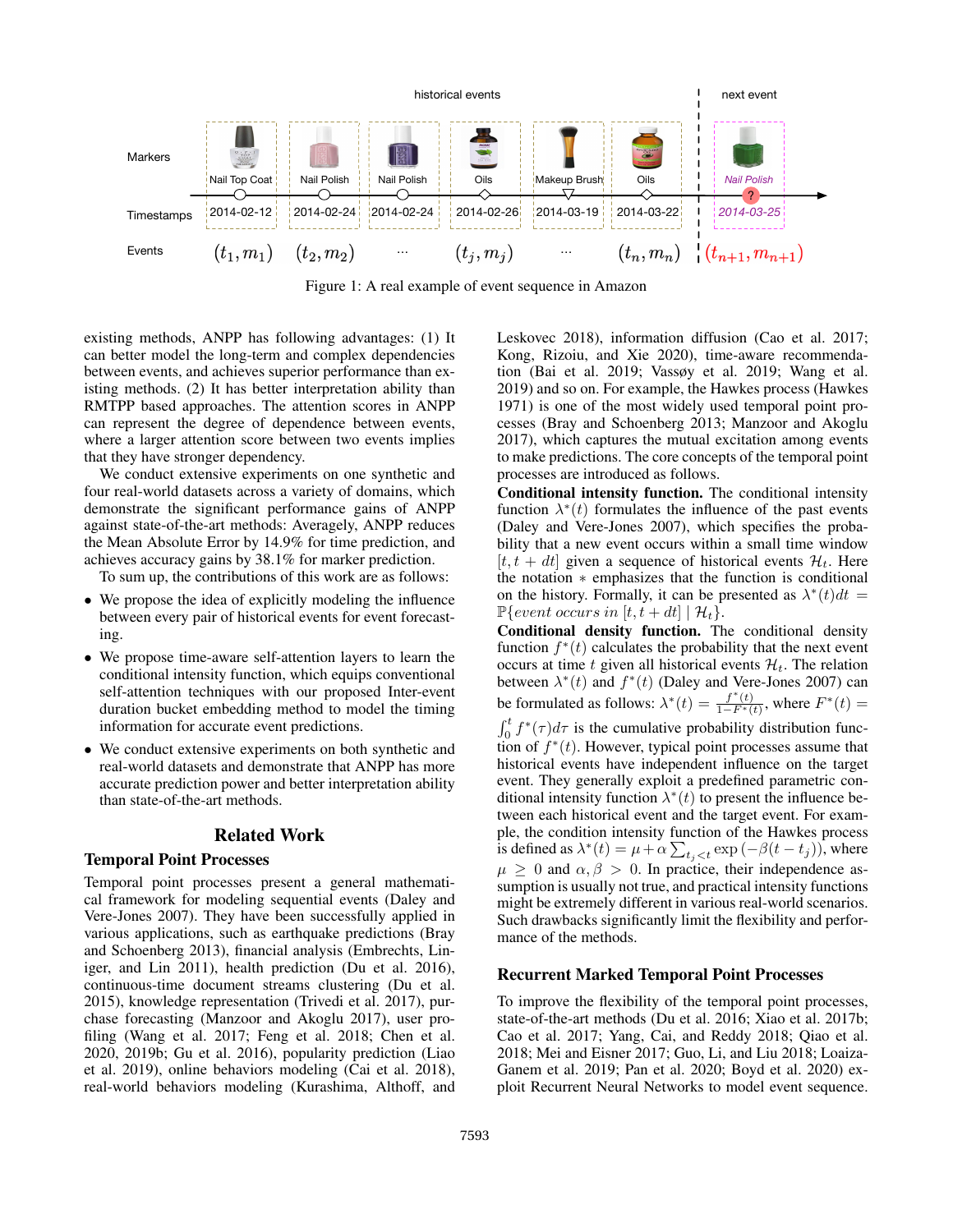Du et al. (2016) used recurrent neural networks (RNN) to learn the conditional intensity function, which is referred to as recurrent marked temporal point processes. Furthermore, Xiao et al. (2017b) leveraged two RNNs to model the time series and the event sequence respectively, demonstrating effectiveness of their method on a machine maintenance dataset. Qiao et al. (2018) combined RNN and point process for clinical event prediction. Mei and Eisner (2017) utilized the continuous-time LSTM for learning. These approaches do not need any prior-knowledge about the parametric forms of the conditional intensity function, and have achieved state-of-the-art performance for event prediction. However, these approaches process the historical events sequentially and encode all of the historical information into one hidden state vector, which limits their expression capability. Furthermore, they cannot explicitly represent the influences between every pair of the historical events. These challenges deteriorate their prediction performance. Besides, they have limited ability for interpreting their predictions. In this paper, we focus on investigating better representations of historical behaviors for event forecasting. The most related approaches are RMTPP (Du et al. 2016) and NeuralHawkes (Mei and Eisner 2017). The pair-wise (Qiao et al. 2018), hierarchical RNN (Vassøy et al. 2019), contextual information enhanced (Okawa et al. 2019), Hazard function (Omi, Aihara et al. 2019), Wasserstein distance (Xiao et al. 2018, 2017a), Survival analysis (Jing and Smola 2017; Zhou et al. 2018; Ren et al. 2019), Adversarial Learning (Yan et al. 2018) and reinforcement learning (Li et al. 2018; Upadhyay, De, and Gomez Rodriguez 2018) based approaches are orthogonal to our method.

### Self-Attention

Self-attention is an attention mechanism that learns a representation of a sequence by modeling the influences between different positions in the sequence (Vaswani et al. 2017) . It has been successfully applied into a variety of tasks, such as machine translation (Vaswani et al. 2017), speech recognition(Povey et al. 2018), recommender systems (Kang and McAuley 2018; Chen et al. 2019a; Gu et al. 2020b; Zou et al. 2020) and so on. However, it is naturally unable to predict the time of next event, and thus cannot be directly leveraged in the event forecasting problem.

#### Problem Formulation

Notations. Let  $S = \{S^1, S^2, \dots, S^{|\mathcal{S}|}\}\$  be a set of event sequences. The *i*th sequence  $S^i$  =  $\langle (t_1, m_1), (t_2, m_2), \ldots, (t_{|S^i|}, m_{|S^i|}) \rangle$ , where the positive real number  $t_j \in \mathbb{R}^+$  presents the occurrence timestamp of the jth event, and the categorical variable  $m_i \in \overline{M}$ indicates the marker of the event. In particular, the markers generally provide the attribute information of the events (e.g., the type of the event).  $d_{j+1} = t_{j+1} - t_j$  represents the time interval between the *j*th event and its successive one, which is referred to as the  $(j + 1)$ th inter-event duration.

Definition 1 (The Event Forecasting Problem) *Given a* set of historical event sequences  $S = \{S^1, S^2, \ldots, S^{|\mathcal{S}|}\},\$ where  $S^i = \langle (t_1, m_1), (t_2, m_2), \dots, (t_{|S^i|}, m_{|S^i|}) \rangle$  is the

i*th sequence of events, the event forecasting problem aims to predict the next event*  $(t_{|S^{i}|+1}, m_{|S^{i}|+1})$  *based on the historical events*  $S^i$  *for*  $i = 1, 2, \ldots, |\mathcal{S}|$ *.* 

# Attentive Neural Point Processes

In this paper, we propose an Attentive Neural Point Processes framework ANPP for event forecasting. The architecture of ANPP is demonstrated in Figure 2, which consists of an input layer, an embedding layer, a Time-Aware Self-Attention layer, and a prediction layer.

### Input Layer

Given an arbitrary event sequence  $S = \langle e_1, e_2, \dots, e_T \rangle$ , the event forecasting problem aims to predict the next event  $e_T = (t_{T+1}, m_{T+1})$  in the future. As previous work did (Du et al. 2016), we add some special "padding" events at the end of the sequence if the length of the sequence is smaller than  $T$ , and choose the most recent  $T$  events if the length is larger than  $T$ . By doing this, all of the event sequences share a fixed-length  $T$ . In the training stage, the model iteratively fits the ground-truth event  $e_{i+1}$  at the j-th time step based on the previous events in the sequence for  $j =$  $1, 2, \ldots, T - 1$ . Thus the input of the model is the event sequence  $\langle e_1, e_2, ..., e_{T-1} \rangle$ , and the expected output is a shifted version of the input sequence, i.e.  $\langle e_2, e_3, \ldots, e_T \rangle$ .

### Embedding Layer

The embedding layer aims to represent the markers and timings of the events into dense vectors. In particular, we use an embedding matrix  $\mathbf{M} \in \mathbb{R}^{|M| \cdot d}$  to embed markers, where  $|M|$  is the number of the marker types and d is the dimensionality of the embedding vectors. Besides, we consider the duration between the times of the successive events in this layer, and propose an Inter-event duration bucket embedding method for embedding such timing information. For a sequence of  $(T + 1)$  events, there are  $T$  inter-event durations. Generally in different applications, inter-event durations might vary a lot, from seconds to hours, days or even years. This method can adaptively embed inter-event durations with different scales. Specifically, we firstly discretize the durations into  $L$  buckets, where the bucket i means that the value falls in the range  $[2^i, 2^{i+1})$ (unit time, e.g. seconds) for  $i = 0, 1, ..., L - 1$ . Then we embed the discretized buckets in the sequence into an embedding matrix  $\mathbf{D}_{\mathbf{b}} \in \mathbb{R}^{T*d}$  using a learnable bucket embedding matrix  $\mathbf{E}_{\mathbf{L}} \in \mathbb{R}^{L*d}$ . Then, as previous works did (Kang and McAuley 2018; Vaswani et al. 2017), we embed the event  $e_j$  into  $\mathbf{e}_j = \mathbf{e}_{m_j} + \mathbf{e}_{t_j}$ , the sum of embedding of the marker and embedding of time (i.e. the inter-event duration bucket embedding). Finally, the embedding of the sequence  $S = \{e_1, e_2, ..., e_T\}$  can be represented as a matrix  $\mathbf{E} \in \mathbb{R}^{T*d}$ , where the j-th row is the embedding vector of the *j*-th event  $e_j$ .

In the experiments, we compare the inter-event duration bucket embedding method with two widely used time embedding methods, which are listed as follows: (1) Positional embedding is a common method in self-attention (Kang and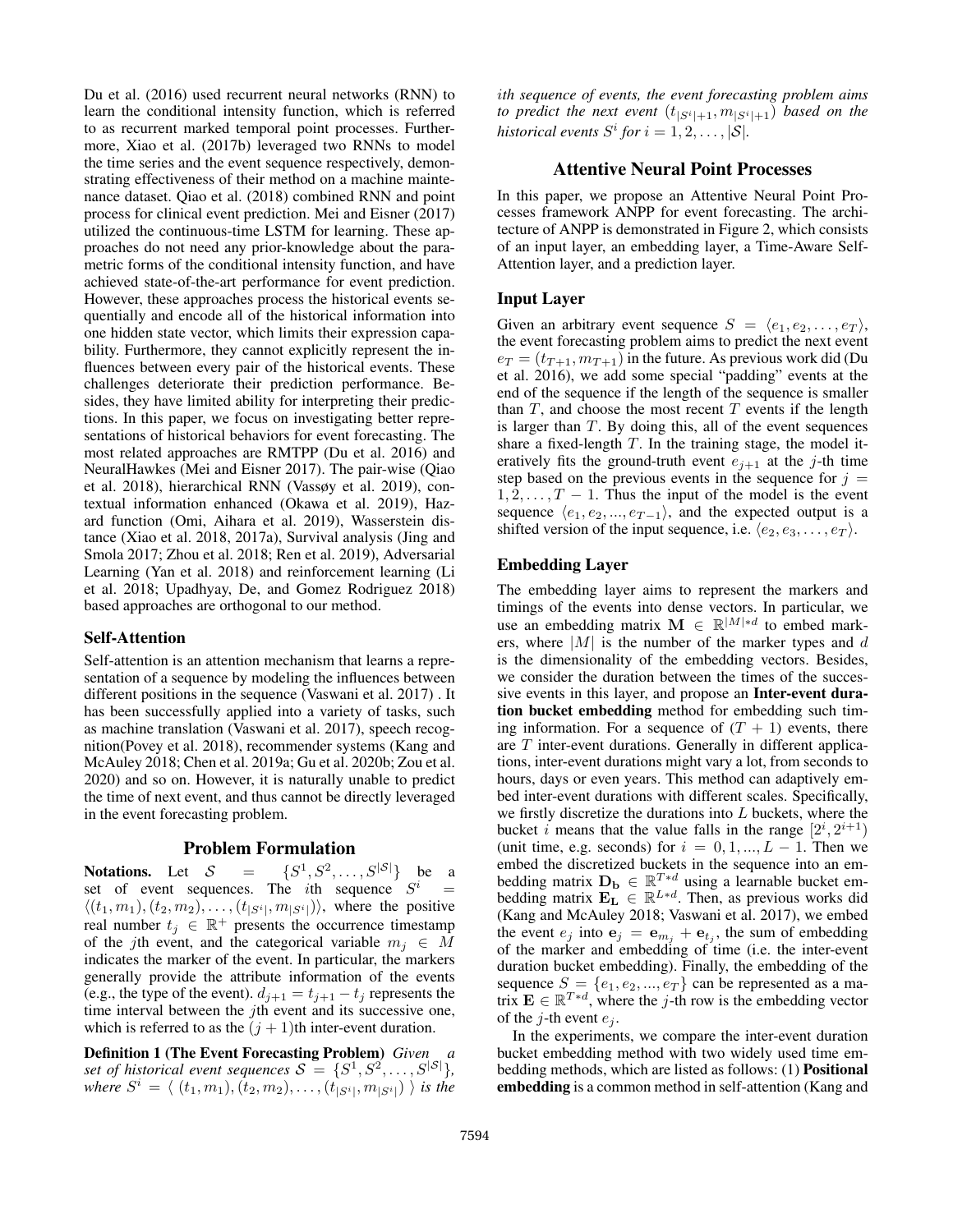

Figure 2: The Architecture of our Attentive Neural Point Processes framework (ANPP)

McAuley 2018; Vaswani et al. 2017), which directly encodes the positions  $1, 2, ..., T$  of the sequence into an embedding matrix  $D_p \in \mathbb{R}^{T*d}$ , where T is the length of the sequence and  $d$  is the dimensionality of the embedding vectors. (2) Inter-event duration embedding has been successfully used in the recurrent marked temporal point processes (Du et al. 2016). It utilizes a learnable matrix I ∈  $\mathbb{R}^{1*d}$  to transform the sequence's inter-event durations vector  $\mathbf{v} \in \mathbb{R}^{T*1}$  into an embedding matrix  $\mathbf{D_i} = \mathbf{vI} \in \mathbb{R}^{T*d}$ .

### Time-Aware Self-Attention Layer

The time-aware self-attention layer is composed of a stack of B identical blocks, each consisting of a multi-head timeaware self-attention layer and a timestamp-wise fully connected feed-forward networks layer.

Multi-head time-aware self-attention layer. To capture the influence between every pair of the historical events, we use time-aware self-attention to model the embeddings of the past events, which represents both the markers and the timings information. For the b-th block, the input is a matrix  $\mathbf{E}^{(b)} \in \mathbb{R}^{T \times d}$  and  $\mathbf{E}^{(1)} = \mathbf{E}$ , which is the embedding of the events generated from the embedding layer. In particular,  $\mathbf{E}^{(b)}$  is converted into three matrices through linear projections, which are fed into an attention function for calculations. Formally, it can be formulated as follows:

$$
SA(\mathbf{E}^{(b)}) = Attention(\mathbf{E}^{(b)}\mathbf{W}^{Q}, \mathbf{E}^{(b)}\mathbf{W}^{K}, \mathbf{E}^{(b)}\mathbf{W}^{V})
$$
 (1)

where  $\mathbf{W}^Q \in \mathbb{R}^{d \times d_k}, \mathbf{W}^K \in \mathbb{R}^{d \times d_k}, \mathbf{W}^V \in \mathbb{R}^{d \times d_v}$  are linear projection matrices, and the output  $SA(\mathbf{E}^{(b)}) \in \mathbb{R}^{T \times d_v}$ is a new representation of the event sequence based on the time-aware self-attention. In Equation (1), we use the scaled dot-product attention (Vaswani et al. 2017) for implementation, which is formally represented as follows:

$$
Attention(\mathbf{Q}, \mathbf{K}, \mathbf{V}) = softmax(\frac{\mathbf{QK}^T}{\sqrt{d_k}})\mathbf{V} = \mathbf{A}_s \mathbf{V} \tag{2}
$$

where  $Q$ ,  $K$  and  $V$  present the queries, keys and values respectively,  $d_k$ ,  $d_k$  and  $d_v$  are the dimensions of the queries, keys and values. The attention scores of the block  $\bar{b}$  form a matrix  $\mathbf{A}_s^{(b)}$  with the dimension  $\mathbb{R}^{T \times T}$ , where the element  ${\bf A}^{(b)}_{s_{ij}}$  represents the influence of the *j*th event on the *i*th event in the bth block, and  $j \leq i$  holds.

We use multiple heads to calculate the input matrix  $\mathbf{E}^{(b)}$ from different semantic subspaces (Vaswani et al. 2017). It firstly performs a time-aware self-attention to yield each head, which can run in parallel. Then the results are concatenated and then projected to  $\widetilde{\mathbf{E}}^{(b)} \in \mathbb{R}^{T \times d}$  with the matrix  $W^O$ . The process can be formulated as follows:

head<sub>i</sub> = 
$$
Attention(\mathbf{E}^{(b)} \mathbf{W}_i^{\mathbf{Q}}, \mathbf{E}^{(b)} \mathbf{W}_i^{\mathbf{K}}, \mathbf{E}^{(b)} \mathbf{W}_i^{\mathbf{V}})
$$
  
\n $Multhead(\mathbf{E}^{(b)}) = \widetilde{\mathbf{E}}^{(b)} = Concat(head_1, ..., head_h)\mathbf{W}^O$   
\n $\mathbf{W}^O = \mathbf{W}^A \mathbf{W}^A \mathbf{W}^B \mathbf{W}^A \mathbf{W}^B \mathbf{W}^C \mathbf{W}^A \mathbf{W}^C \mathbf{W}^A \mathbf{W}^C \mathbf{W}^A \mathbf{W}^C \mathbf{W}^A \mathbf{W}^C \mathbf{W}^A \mathbf{W}^C \mathbf{W}^A \mathbf{W}^C \mathbf{W}^C \mathbf{W}^C \mathbf{W}^C \mathbf{W}^C \mathbf{W}^C \mathbf{W}^C \mathbf{W}^C \mathbf{W}^C \mathbf{W}^C \mathbf{W}^C \mathbf{W}^C \mathbf{W}^C \mathbf{W}^C \mathbf{W}^C \mathbf{W}^C \mathbf{W}^C \mathbf{W}^C \mathbf{W}^C \mathbf{W}^C \mathbf{W}^C \mathbf{W}^C \mathbf{W}^C \mathbf{W}^C \mathbf{W}^C \mathbf{W}^C \mathbf{W}^C \mathbf{W}^C \mathbf{W}^C \mathbf{W}^C \mathbf{W}^C \mathbf{W}^C \mathbf{W}^C \mathbf{W}^C \mathbf{W}^C \mathbf{W}^C \mathbf{W}^C \mathbf{W}^C \mathbf{W}^C \mathbf{W}^C \mathbf{W}^C \mathbf{W}^C \mathbf{W}^C \mathbf{W}^C \mathbf{W}^C \mathbf{W}^C \mathbf{W}^C \mathbf{W}^C \mathbf{W}^C \mathbf{W}^C \mathbf{W}^C \mathbf{W}^C \mathbf{W}^C \mathbf{W}^C \mathbf{W}^C \mathbf{W}^C \mathbf{W}^C \mathbf{W}^C \mathbf{W}^C \mathbf$ 

where  $\mathbf{W}_i^Q$   $\in \mathbb{R}^{d \times d_k}, \mathbf{W}_i^K$   $\in \mathbb{R}^{d \times d_k}, \mathbf{W}_i^V$   $\in \mathbb{R}^{d \times d_v},$  $\mathbf{W}^O \in \mathbb{R}^{hd_v \times d}$ , h is the number of heads, and  $\widetilde{\mathbf{E}}^{(b)} \in \mathbb{R}^{T \times d}$ is the new representation of the event sequence with the multi-head transformation.

Timestamp-wise fully connected feed-forward networks. To learn higher-level representations of the historical events, we leverage fully connected feed-forward networks (FFN) to process each vector in the matrix  $\widetilde{\mathbf{E}}^{(b)}$  $[\widetilde{\mathbf{E}}_1^{(b)}; \widetilde{\mathbf{E}}_2^{(b)}; ...; \widetilde{\mathbf{E}}_T^{(b)}]$  separately and identically. As shown in Equation  $(3)$ , the network consist of two linear transformations with a ReLU activation in between. They transforms  $\widetilde{\mathbf{E}}^{(b)} \in \mathbb{R}^{T \times d}$  into a matrix  $\mathbf{F}^{(b)} \in \mathbb{R}^{T \times d}$ , which is the new representation of the historical event sequence. Formally,

$$
FFN(\widetilde{\mathbf{E}}_j^{(b)}) = \mathbf{F}_j^{(b)} = ReLU(\widetilde{\mathbf{E}}_j^{(b)}\mathbf{W}_1 + \mathbf{b}_1)\mathbf{W}_2 + \mathbf{b}_2
$$
 (3)

where  $\mathbf{W}_1 \in \mathbb{R}^{d*d_f}$ ,  $\mathbf{W}_2 \in \mathbb{R}^{d_f*d}$ ,  $\mathbf{b}_1 \in \mathbb{R}^{d_f}$  and  $\mathbf{b}_2 \in \mathbb{R}^d$ . Stacking time-aware self-attention blocks. To formulate more complex influences between events, we stack the selfattention block B times (Kang and McAuley 2018; Vaswani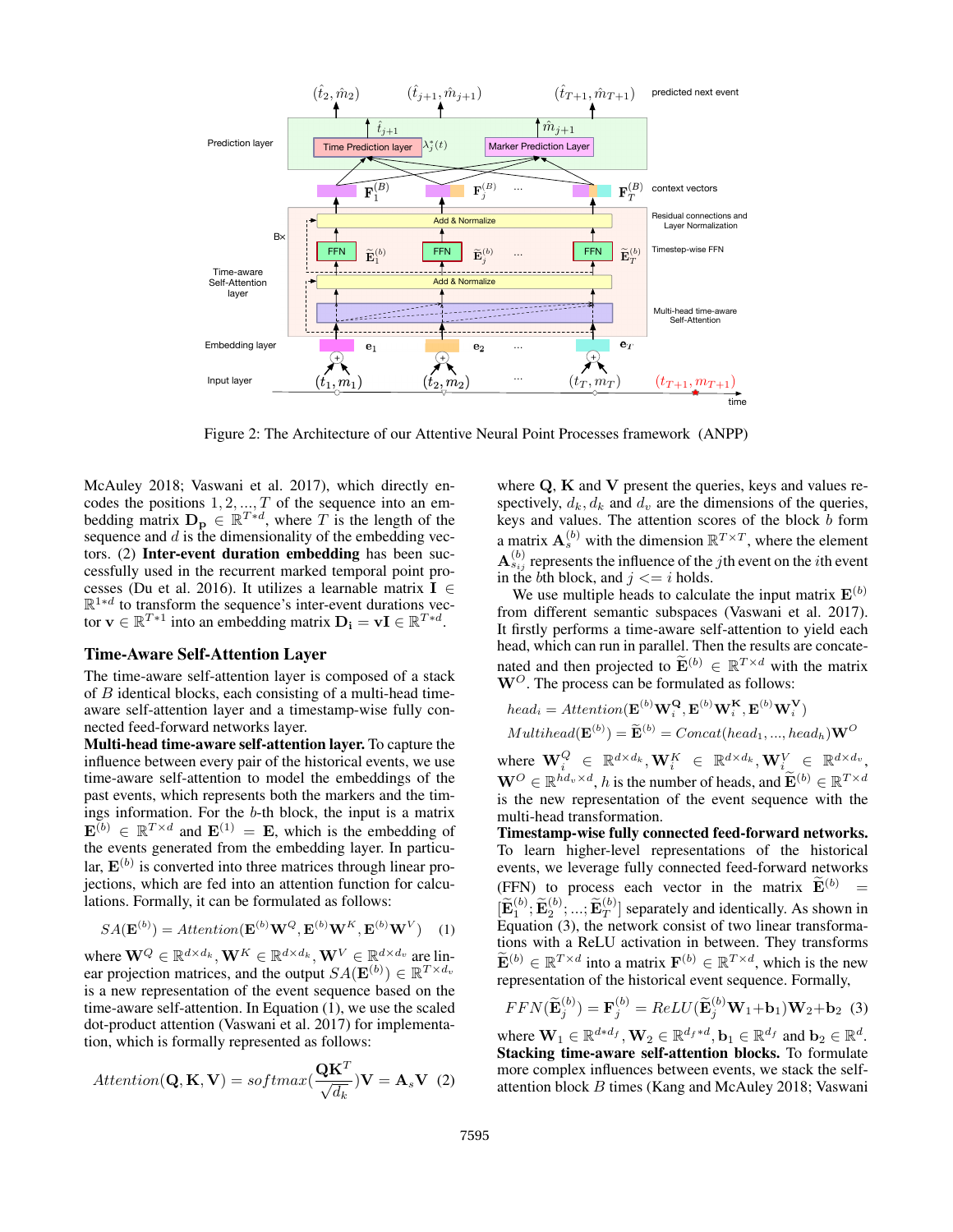et al. 2017), where the  $b$ -th block transforms  $\mathbf{F}^{(b-1)}\in \mathbb{R}^{T \times d}$ into  $\mathbf{F}^{(b)} \in \mathbb{R}^{T \times d}$  for  $b = 2, 3, \dots, B$ , and the *j*th row  $\mathbf{F}_j^{(b)}$ calculates the influences of all previous events on event  $i$ in this block. Finally, these  $B$  stacking self-attention blocks hierarchically estimate the influence of the historical events and learn the new representation of the event sequence as a context matrix  $\mathbf{F}^{(B)} \in \mathbb{R}^{T \times d}$  for event prediction.

### Prediction Layer

The prediction layer is consisted of a marker prediction layer and a time prediction layer, which can predict the marker and timing of next event based on the context matrix  $\mathbf{F}^{(B)}$  =  $[\mathbf{F}_1^{(B)};\mathbf{F}_2^{(B)};\ldots;\mathbf{F}_T^{(B)}]$  $\left[\begin{matrix} (B) \\ T \end{matrix}\right] \in \mathbb{R}^{T \times d}.$ 

Marker prediction layer aims to predict the marker of the next event  $\hat{m}_{j+1}$ . Given the context vector  $\mathbf{F}_j^{(B)}$ , the probability of  $\hat{m}_{j+1}$  is calculated as follows:

$$
\mathbf{P}(\hat{m}_{j+1} | \mathbf{F}_j^{(B)}) = softmax(\mathbf{F}_j^{(B)} \mathbf{W}^m + \mathbf{b}^m)
$$
 (4)

where  $\mathbf{W}^m \in \mathbb{R}^{d*|M|}$  and  $\mathbf{b}^m \in \mathbb{R}^{1*|M|}$ .

Time prediction layer seeks to predict the occurrence timestamp of the next event  $t_{i+1}$ . Firstly, inspired by the previous work (Du et al. 2016), we calculate the condition intensity function  $\lambda^*(t)$  as follows:

$$
\lambda^*(t) = \exp\left(\mathbf{v}^{t^T} \cdot \mathbf{F}_j^{(B)} + \beta(t - t_j) + \lambda_0\right)
$$
 (5)

where  $\mathbf{v}^t \in \mathbb{R}^{d \times 1}$  and  $\beta$ ,  $\lambda_0$  are scalars. In Equation (5), the first term  ${\bf v}^{tT} \cdot {\bf F}_j^{(B)}$  calculates the accumulative influence among the past events, the second term  $\beta(t - t_i)$  indicates the evolutionary process of the intensity function with time, and the last term  $\lambda_0$  represents the base intensity of the next event. The exponential function acts as a non-linear transformation, which guarantees a positive value of the intensity function. With  $\lambda^*(t)$ , we can further derive the conditional density function  $f^*(t) = \lambda^*(t) \exp\left(-\int_{t_j}^t \lambda^*(\tau) d\tau\right)$  (Daley and Vere-Jones 2007). In the training stage, the probability that the next event would occur at time  $t_{j+1}$  can be calculated as  $p(\hat{t}_{j+1} = t_{j+1} | \mathbf{F}_j^{(B)}) = f^*(t_{j+1} - t_j) =$  $f^*(d_{j+1})$ . In the test stage, the time  $\hat{t}_{j+1}$  of the next event can be predicted as the expectation  $\hat{t}_{j+1} = \int_{t_j}^{\infty} t \cdot f^*(t) dt$ , which can be calculated with numerical integration (Daley and Vere-Jones 2007).

### Parameter Learning

Let  $S = \{S^1, S^2, ..., S^{|\mathcal{S}|}\}\$ be a set of event sequences, where  $S^i = \langle (t_1, m_1), (t_2, m_2), ..., (t_{|S^i|}, m_{|S^i|}) \rangle$  is the *i*th sequence of events. The model can be trained by maximizing the jointly weighted log-likelihood of the observations. At the jth step for handling  $S^i$ , the ground truth next event is  $(t_{j+1}, m_{j+1})$ , the probability of it's marker and timing are  $p(\hat{m}_{j+1} = m_{j+1} | \mathbf{F}_j^{(B)}) = \mathbf{P}(\hat{m}_{j+1} | \mathbf{F}_j^{(B)})_{m_{j+1}}$  and  $p(\hat{t}_{j+1} = t_{j+1} | \mathbf{F}_j^{(B)}) = f^*(d_{j+1})$ , respectively. Then loss function of ANPP is defined as the negative jointly weighted

| Data                   | Hawkes | Financial | <b>MIMIC</b> | Amazon<br>(Beauty) | Amazon<br>(Clothes) |
|------------------------|--------|-----------|--------------|--------------------|---------------------|
| M <br>$\left E\right $ | 99.968 | 414,800   | 75.<br>2.419 | 226<br>144.219     | 482.<br>183.637     |

Table 1: Statistics of Dataset

log-likelihood:

$$
L(S) = -\sum_{i=1}^{|S|} \sum_{j=1}^{|S_i|} \left[ \omega_m \log \mathbf{P} \left( \hat{m}_{j+1} \mid \mathbf{F}_j^{(B)} \right)_{m_{j+1}} + \right]
$$
  

$$
(1 - \omega_m) \log f^*(d_{j+1}) \right]
$$
(6)

where  $\omega_m$  balances the importance of the marker loss and the timing loss.

# Experiments

#### **Datasets**

In the experiments, we use one synthetic dataset "Hawkes" and four real-world datasets in medical, financial and ecommerce domains respectively as benchmarks, which are widely used in literature (Du et al. 2016; Mei and Eisner 2017; Kang and McAuley 2018). Table 1 shows the numbers of the marker types  $|M|$  and the total numbers of the events  $|E|$  in these datasets.

- Hawkes. It is a synthetic dataset, which has been generated by a Hawkes process (Du et al. 2016).
- Financial. The financial transactions dataset has been collected from NYSE of the high-frequency transactions for a stock in one day (Du et al. 2016). Each transaction record logs the time and the possible action (buy or sell). The action types are treated as the markers.
- **MIMIC.** It is a medical dataset, including a collection of de-identified electronic medical records of patients between 2001 and 2008 (Du et al. 2016). Each event records the time when a patient is diagnosed with a disease, where the type of the disease is treated as the marker.
- Amazon. This dataset contains sequences of the product reviews from Amazon(He and McAuley 2016). We chose two widely used datasets *Beauty* and *Clothes* for our comparative study. The finest-level categories of the products are used as the markers.

### Baseline Methods

- RNN uses the recurrent neural networks to predict the times and markers independently (Du et al. 2016; Graves, Mohamed, and Hinton 2013).
- RMTPP uses the recurrent neural networks to automatically learn the conditional intensity function from the event history (Du et al. 2016).
- IRNN is similar to RMTPP, but it uses the Gaussian distribution to calculate the likelihood of the time loss (Xiao et al. 2017b).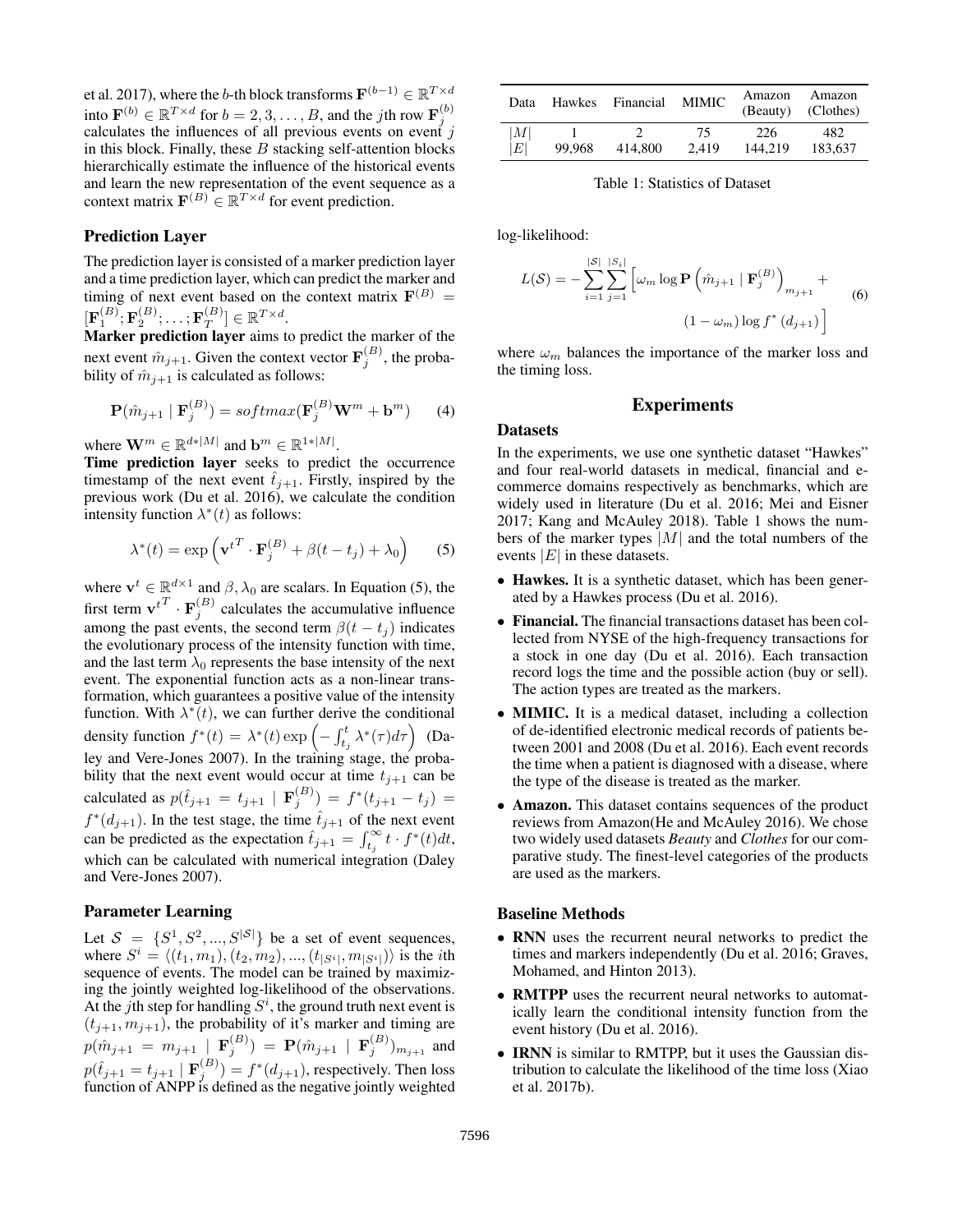| Dataset         | Metrics    | <b>Baseline Methods</b> |              |       | <b>ANPP</b> | Gains | Variants of ANPP |                   |       |                   |                   |
|-----------------|------------|-------------------------|--------------|-------|-------------|-------|------------------|-------------------|-------|-------------------|-------------------|
|                 |            | <b>RNN</b>              | <b>RMTPP</b> | IRNN  | <b>NeuH</b> |       |                  | ANPP <sub>n</sub> | ANPP. | ANPP <sub>G</sub> | ANDP <sub>M</sub> |
| <b>Hawkes</b>   | MAE        | .988                    | .271         | .464  | .046        | 0.885 | $15.4\%$         | 0.972             | 0.958 | 0.917             | 0.981             |
| Financial       | <b>MAE</b> | 0.428                   | 0.002        | 0.429 | 0.352       | 0.001 | 50.0%            | 0.001             | 0.001 | 0.001             | 0.002             |
| <b>MIMIC</b>    | <b>MAE</b> | 0.602                   | 0.659        | 0.541 | 0.748       | 0.514 | 5.0%             | 0.550             | 0.524 | 0.525             | 0.590             |
| Amazon(Beauty)  | <b>MAE</b> | 9.633                   | 8.433        | 8.893 | 8.397       | 8.182 | 2.6%             | 8.458             | 8.611 | 9.972             | 9.871             |
| Amazon(Clothes) | MAE        | 11.55                   | 10.31        | 10.77 | 10.06       | 9.884 | 7%               | 10.17             | 10.20 | 11.46             | 11.37             |

Table 2: Performance of ANPP, baseline methods and variants of ANPP for Time prediction

| Dataset             | Metrics    | <b>Baseline Methods</b> |              |             | <b>ANPP</b> | Gains | Variants of ANPP |                              |          |          |                   |
|---------------------|------------|-------------------------|--------------|-------------|-------------|-------|------------------|------------------------------|----------|----------|-------------------|
|                     |            | <b>RNN</b>              | <b>RMTPP</b> | <b>IRNN</b> | NeuH        |       |                  | $\overline{\mathrm{ANPP}_p}$ | $ANDP_t$ | $ANPP_G$ | ANDP <sub>M</sub> |
| Financial           | <b>ACC</b> | 0.507                   | 0.575        | 0.507       | 0.507       | 0.613 | $6.6\%$          | 0.600                        | 0.599    | 0.612    | 0.611             |
| <b>MIMIC</b>        | <b>ACC</b> | 0.406                   | 0.676        | 0.406       | 0.388       | 0.847 | 25.3%            | 0.835                        | 0.847    | 0.829    | 0.729             |
|                     | NDCG@20    | 0.672                   | 0.753        | 0.672       | 0.654       | 0.895 | 18.9%            | 0.894                        | 0.895    | 0.885    | 0.828             |
|                     | HR@20      | 0.940                   | 0.903        | 0.941       | 0.928       | 0.953 | $1.3\%$          | 0.940                        | 0.953    | 0.935    | 0.933             |
| Amazon<br>(Beauty)  | <b>ACC</b> | 0.055                   | 0.113        | 0.055       | 0.056       | 0.161 | 42.5%            | 0.147                        | 0.146    | 0.160    | 0.160             |
|                     | NDCG@20    | 0.226                   | 0.302        | 0.225       | 0.226       | 0.358 | 18.5%            | 0.344                        | 0.344    | 0.357    | 0.356             |
|                     | HR@20      | 0.521                   | 0.591        | 0.519       | 0.514       | 0.658 | 11.3%            | 0.648                        | 0.647    | 0.657    | 0.654             |
| Amazon<br>(Clothes) | <b>ACC</b> | 0.048                   | 0.077        | 0.048       | 0.048       | 0.137 | 77.9%            | 0.116                        | 0.119    | 0.135    | 0.130             |
|                     | NDCG@20    | 0.181                   | 0.221        | 0.181       | 0.185       | 0.302 | 36.7%            | 0.276                        | 0.280    | 0.297    | 0.293             |
|                     | HR@20      | 0.416                   | 0.464        | 0.416       | 0.430       | 0.554 | 19.4%            | 0.530                        | 0.536    | 0.548    | 0.545             |

Table 3: Performance of ANPP, baseline methods and variants of ANPP for Marker prediction

• NeuH is Neural Hawkes model (Mei and Eisner 2017).

Variants of ANPP. We conduct an ablation study of our model by implementing several variants of ANPP. To investigate the effectiveness of our proposed Inter-event duration bucket embedding method, we design two variants:  $ANPP<sub>p</sub>$ and  $ANDP_t$ , which use the positional embedding and the inter-event duration embedding methods for handling the time information, respectively. To investigate the effectiveness of the point process mechanism for time prediction, we design another two variants:  $ANPP<sub>G</sub>$  and  $ANPP<sub>M</sub>$ . Both of them share the same marker prediction techniques as ANPP, but they treat time prediction as a regression problem, and directly use neural networks to predict the time of the next event. In particular,  $ANPP<sub>G</sub>$  optimizes a Gaussianbased time loss  $-\log \left( \frac{1}{\sqrt{2}} \right)$  $rac{1}{2\pi\sigma}$  exp  $\left(\frac{(t_{j+1}-\hat{t}_{j+1})^2}{-2\sigma^2}\right)$  $\left(\frac{1-\hat{t}_{j+1}}{-2\sigma^2}\right)$  (Xiao et al. 2017b), and  $\mathrm{ANPP}_M$  is based on a mean squared errorbased time loss  $(t_{j+1} - \hat{t}_{j+1})^2$ .

Implementation details. We implement our ANPP framework with Tensorflow. The Adam optimizer is utilized for training. In the experiments, for each dataset, we randomly select 70% sequences for training, 10% sequences for validation and the rest 20% sequences for testing. The learning rate, batch size, hidden vector dimension, dropout rate are set to 0.001, 64, 64 and 0.5 respectively. For other hyperparameters that were used in previous work (e.g. maximum sequence length), we follow the settings in existing works (Du et al. 2016; Mei and Eisner 2017) to make fair comparisons. The number of blocks and heads are set to 2 and 4 using the validation set.

### Evaluation Metrics

For time prediction, we use the MAE (Mean Absolute Error) metric, which measures the mean absolute error between the predicted time and the ground-truth. For marker prediction, we use three metrics for comparisons, including ACC (Accuracy), NDCG@K (Normalized Discounted Cumulative Gain), and HR@K (Hit Ratio) (Du et al. 2016; Kang and McAuley 2018; Valizadegan et al. 2009).

#### Experimental Results

Overall comparison. The experimental comparisons of our ANPP with its variants and the baselines are presented in Tables 2 and 3, where all of our gains over the best baselines are statistically significant with  $p < 0.01$  in the ttest (Smucker, Allan, and Carterette 2007). As only one type of marker is involved in the Hawkes dataset, only the time of the events is needed to be predicted. Besides, since the Financial dataset only contains two types of markers, we only need the ACC metric for the marker prediction task. From the tables we can find that:

- Our method ANPP outperforms all of the baselines over all of the datasets for both tasks. Compared to the strongest baseline, ANPP averagely reduces the MAE by 14.9% for time prediction, gains 38.1% in ACC, 24.7% in NDCG@K and 10.7% in HR@K for marker prediction.
- RMTPP and NeuH generally perform better than RNN and IRNN. Furthermore, ANPP beats  $ANPP<sub>G</sub>$  and  $ANDP<sub>M</sub>$  for both tasks, and such improvement for the time prediction task is especially significant. These observations illustrate the effectiveness of the point processes in event forecasting.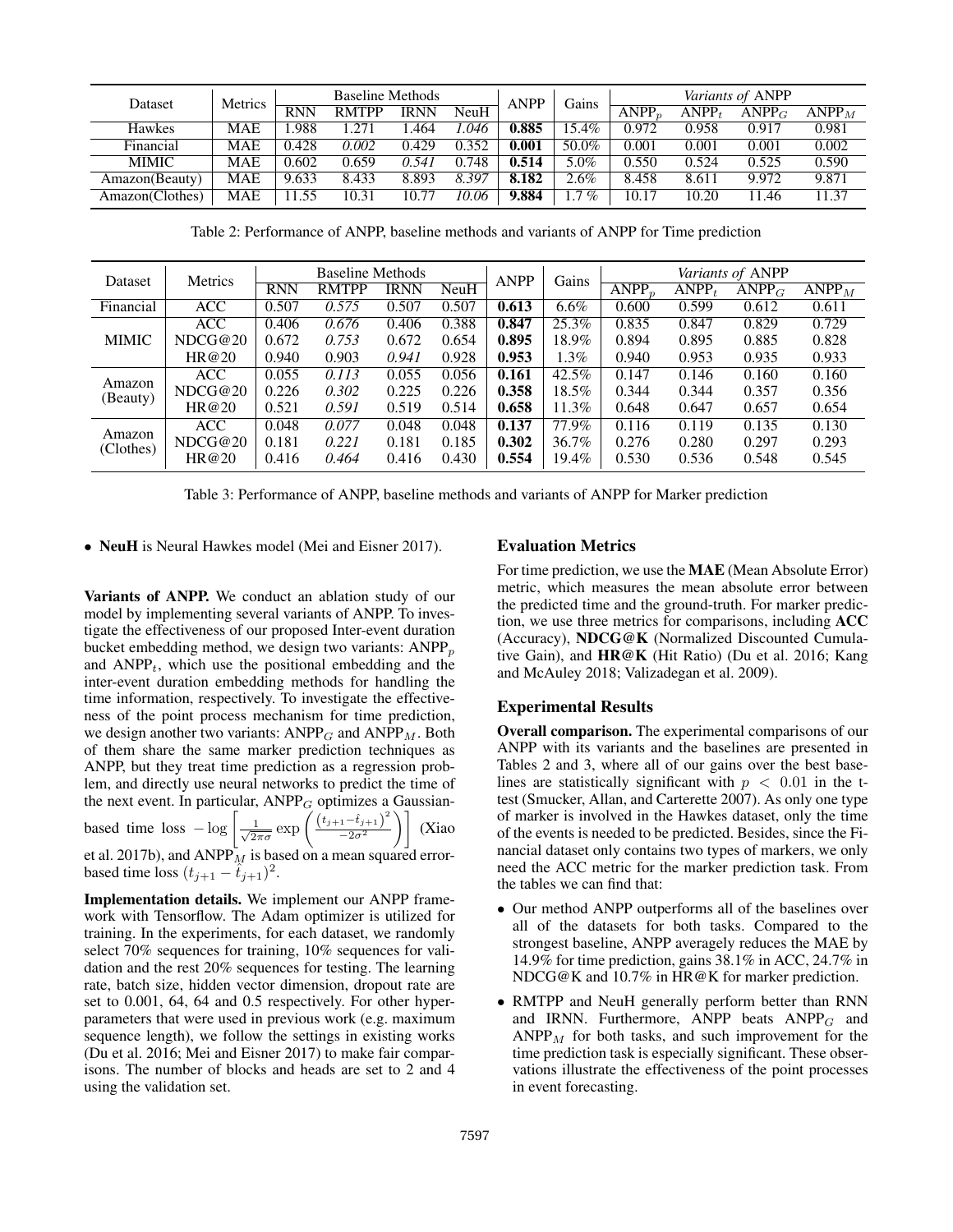

(a) Performance with the marker weight  $\omega_m$ 

(b) Performance with the sequence length  $T$ 

Figure 3: Performance with different marker weights and sequence lengths



Figure 4: Case Study: Heatmap of attention scores in ANPP

• ANPP performs better than both  $ANPP_p$  and  $ANPP_t$  on all datasets, which demonstrates the crucial role of our inter-event duration bucket embedding method for time modeling.

Model analysis. The performance of ANPP with different parameters on the *Beauty* dataset is shown in Figures  $3(a)$ and 3(b). The results on other datasets are similar.

- As shown in Figure 3(a), ANPP achieves the best time predictions when  $\omega_m$  is 0.5, while the performance of ANPP for marker predictions is rising as  $\omega_m$  increases from 0 to 0.5, and then keeps stable when  $\omega_m$  grows even larger. Such phenomena are coherent with the insight that the marker and the time information are consistent, and thus training with both could be better than with either of them alone (Du et al. 2016).
- As shown in Figure 3(b), for the two tasks, the performance of both ANPP and the strongest baseline (denoted as "base") increases when  $T$  ranges from 1 to about 20, and it is coherent with the intuition that forecasting based on longer sequences is easier because of their richer information. Their performance would keep relatively stable when  $T$  is larger than 20. Furthermore, ANPP outperforms base with all values of  $T$ , which illustrates the promising performance of ANPP for both short and long event sequences.

Interpretation ability of ANPP. Our method ANPP uses multi-head time-aware self-attention to explicitly represent the influence between each pair of the historical events. For each head, there is an attention score matrix  $\mathbf{A}_s \in \mathbb{R}^{T \times T}$ that models the influence of historical events in a semantic space. Each element  $A_{s_{ij}}$  in row i and column j measures

the influence of the j-th event on the *i*-th event ( $j \leq i$ ). For a consumer's purchase sequence shown in Figure 1, we visualize the attention scores among the events in different semantic spaces in Figure 4. From the figure we can find that the attention scores equip ANPP with better interpretation ability than state-of-the-art methods (Du et al. 2016; Mei and Eisner 2017).

- Higher attention scores tend to focus on some specific columns. In all of the spaces, the scores of the 2nd and 4th event are higher, but the scores of the 5th event are lower. This demonstrates that the main interests of the user are "Nail Polish" and "Oil".
- Different semantic spaces may focus on various factors. For example, in the 6th row, the attention score of the 2nd column is higher than others in spaces 1 and 2, while that of the 4th column is the highest in space 4. That might be because spaces 1 and 2 consider more about the overall importance of the event in the sequence, while space 4 appreciates more about similarity between two events.

# Conclusion

We present ANPP, an Attentive Neural Point Processes framework for event forecasting. It can explicitly model the complex influence between every pair of the historical events by integrating the Inter-event duration bucket embedding method into self-attention for modeling the markers and time information of historical events simultaneously. Extensive experiments in various domains demonstrate that ANPP can achieve significant performance gains and better interpretation ability against state-of-the-art methods.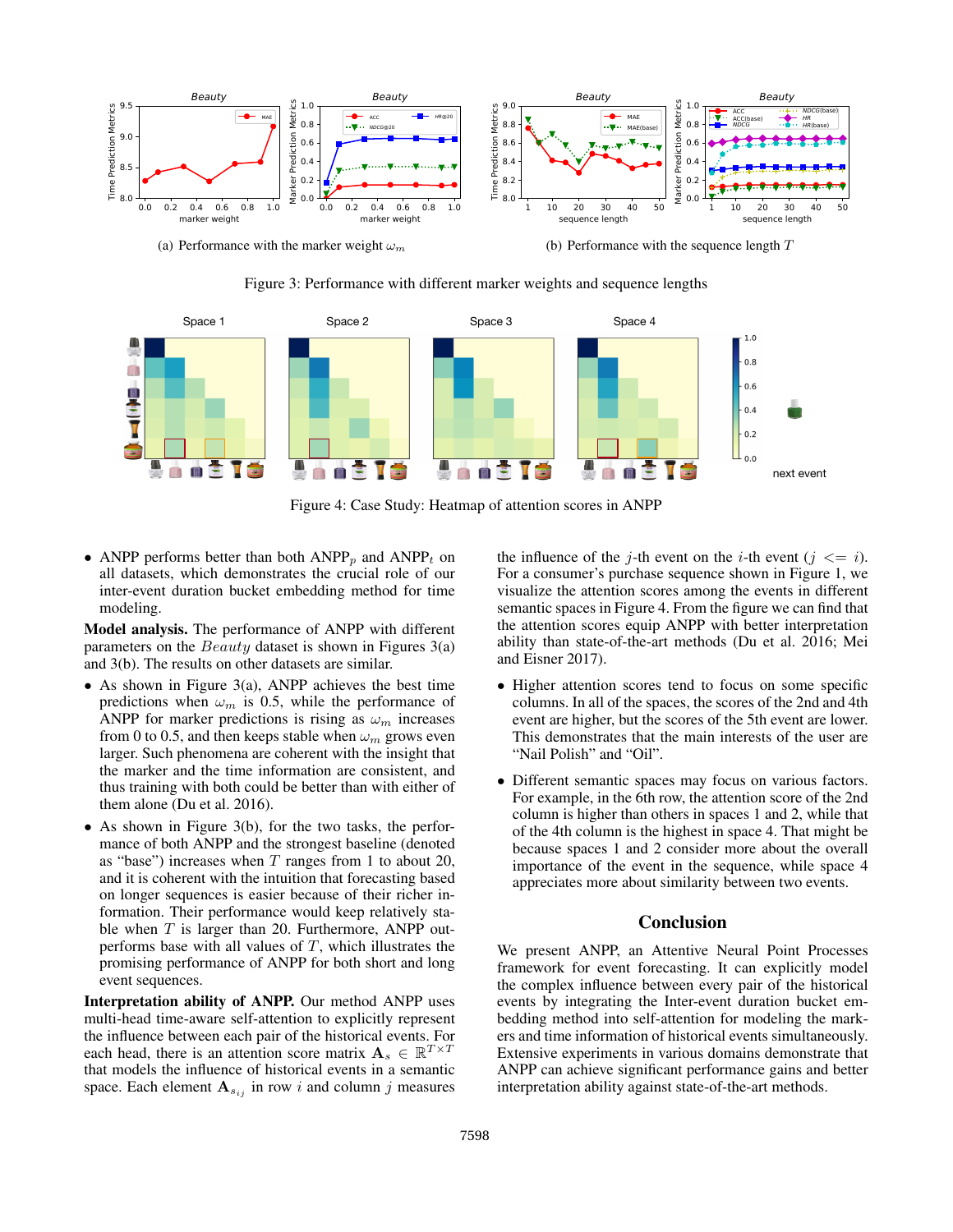### References

Bai, T.; Zou, L.; Zhao, W. X.; Du, P.; Liu, W.; Nie, J.-Y.; and Wen, J.-R. 2019. CTRec: A Long-Short Demands Evolution Model for Continuous-Time Recommendation. In *Proceedings of the 42nd International ACM SIGIR Conference on Research and Development in Information Retrieval*, 675– 684.

Boyd, A.; Bamler, R.; Mandt, S.; and Smyth, P. 2020. User-Dependent Neural Sequence Models for Continuous-Time Event Data. *Advances in Neural Information Processing Systems* 33.

Bray, A.; and Schoenberg, F. P. 2013. Assessment of point process models for earthquake forecasting. *Statistical science* 510–520.

Cai, R.; Bai, X.; Wang, Z.; Shi, Y.; Sondhi, P.; and Wang, H. 2018. Modeling Sequential Online Interactive Behaviors with Temporal Point Process. In *Proceedings of the 27th ACM International Conference on Information and Knowledge Management*, 873–882.

Cao, Q.; Shen, H.; Cen, K.; Ouyang, W.; and Cheng, X. 2017. Deephawkes: Bridging the gap between prediction and understanding of information cascades. In *Proceedings of the 2017 ACM on Conference on Information and Knowledge Management*, 1149–1158.

Chen, Q.; Zhao, H.; Li, W.; Huang, P.; and Ou, W. 2019a. Behavior sequence transformer for e-commerce recommendation in alibaba. In *Proceedings of the 1st International Workshop on Deep Learning Practice for High-Dimensional Sparse Data*, 1–4.

Chen, W.; Gu, Y.; Ren, Z.; He, X.; Xie, H.; Guo, T.; Yin, D.; and Zhang, Y. 2019b. Semi-supervised user profiling with heterogeneous graph attention networks. In *Proceedings of the 28th International Joint Conference on Artificial Intelligence*, 2116–2122.

Chen, Y.; Long, C.; Cong, G.; and Li, C. 2020. Contextaware deep model for joint mobility and time prediction. In *Proceedings of the 13th International Conference on Web Search and Data Mining*, 106–114.

Daley, D. J.; and Vere-Jones, D. 2007. *An introduction to the theory of point processes: volume II: general theory and structure*. Springer Science & Business Media.

Du, N.; Dai, H.; Trivedi, R.; Upadhyay, U.; Gomez-Rodriguez, M.; and Song, L. 2016. Recurrent marked temporal point processes: Embedding event history to vector. In *Proceedings of the 22nd ACM SIGKDD International Conference on Knowledge Discovery and Data Mining*, 1555– 1564.

Du, N.; Farajtabar, M.; Ahmed, A.; Smola, A. J.; and Song, L. 2015. Dirichlet-hawkes processes with applications to clustering continuous-time document streams. In *Proceedings of the 21th ACM SIGKDD International Conference on Knowledge Discovery and Data Mining*, 219–228.

Embrechts, P.; Liniger, T.; and Lin, L. 2011. Multivariate Hawkes processes: an application to financial data. *Journal of Applied Probability* 48(A): 367–378.

Feng, J.; Li, Y.; Zhang, C.; Sun, F.; Meng, F.; Guo, A.; and Jin, D. 2018. Deepmove: Predicting human mobility with attentional recurrent networks. In *Proceedings of the 2018 World Wide Web Conference*, 1459–1468.

Graves, A.; Mohamed, A.-r.; and Hinton, G. 2013. Speech recognition with deep recurrent neural networks. In *2013 IEEE international conference on acoustics, speech and signal processing*, 6645–6649. IEEE.

Gu, Y.; Ding, Z.; Wang, S.; and Yin, D. 2020a. Hierarchical User Profiling for E-commerce Recommender Systems. In *Proceedings of the 13th International Conference on Web Search and Data Mining*, 223–231.

Gu, Y.; Ding, Z.; Wang, S.; Zou, L.; Liu, Y.; and Yin, D. 2020b. Deep Multifaceted Transformers for Multi-objective Ranking in Large-Scale E-commerce Recommender Systems. In *Proceedings of the 29th ACM International Conference on Information & Knowledge Management*, 2493– 2500.

Gu, Y.; Song, J.; Liu, W.; and Zou, L. 2016. HLGPS: a home location global positioning system in location-based social networks. In *2016 IEEE 16th International Conference on Data Mining*, 901–906. IEEE.

Guo, R.; Li, J.; and Liu, H. 2018. INITIATOR: Noisecontrastive Estimation for Marked Temporal Point Process. In *IJCAI*, 2191–2197.

Hawkes, A. G. 1971. Spectra of some self-exciting and mutually exciting point processes. *Biometrika* 58(1): 83–90.

He, R.; and McAuley, J. 2016. Ups and downs: Modeling the visual evolution of fashion trends with one-class collaborative filtering. In *Proceedings of the 2016 World Wide Web Conference*, 507–517.

Jing, H.; and Smola, A. J. 2017. Neural survival recommender. In *Proceedings of the Tenth ACM International Conference on Web Search and Data Mining*, 515–524.

Kang, W.-C.; and McAuley, J. 2018. Self-attentive sequential recommendation. In *2018 IEEE International Conference on Data Mining*, 197–206. IEEE.

Kong, Q.; Rizoiu, M.-A.; and Xie, L. 2020. Modeling Information Cascades with Self-exciting Processes via Generalized Epidemic Models. In *Proceedings of the 13th International Conference on Web Search and Data Mining*, 286– 294.

Kurashima, T.; Althoff, T.; and Leskovec, J. 2018. Modeling interdependent and periodic real-world action sequences. In *Proceedings of the 2018 World Wide Web Conference*, 803– 812.

Li, S.; Xiao, S.; Zhu, S.; Du, N.; Xie, Y.; and Song, L. 2018. Learning temporal point processes via reinforcement learning. *Advances in neural information processing systems* 31: 10781–10791.

Liao, D.; Xu, J.; Li, G.; Huang, W.; Liu, W.; and Li, J. 2019. Popularity prediction on online articles with deep fusion of temporal process and content features. In *Proceedings of the Thirty-Third AAAI Conference on Artificial Intelligence*, volume 33, 200–207.